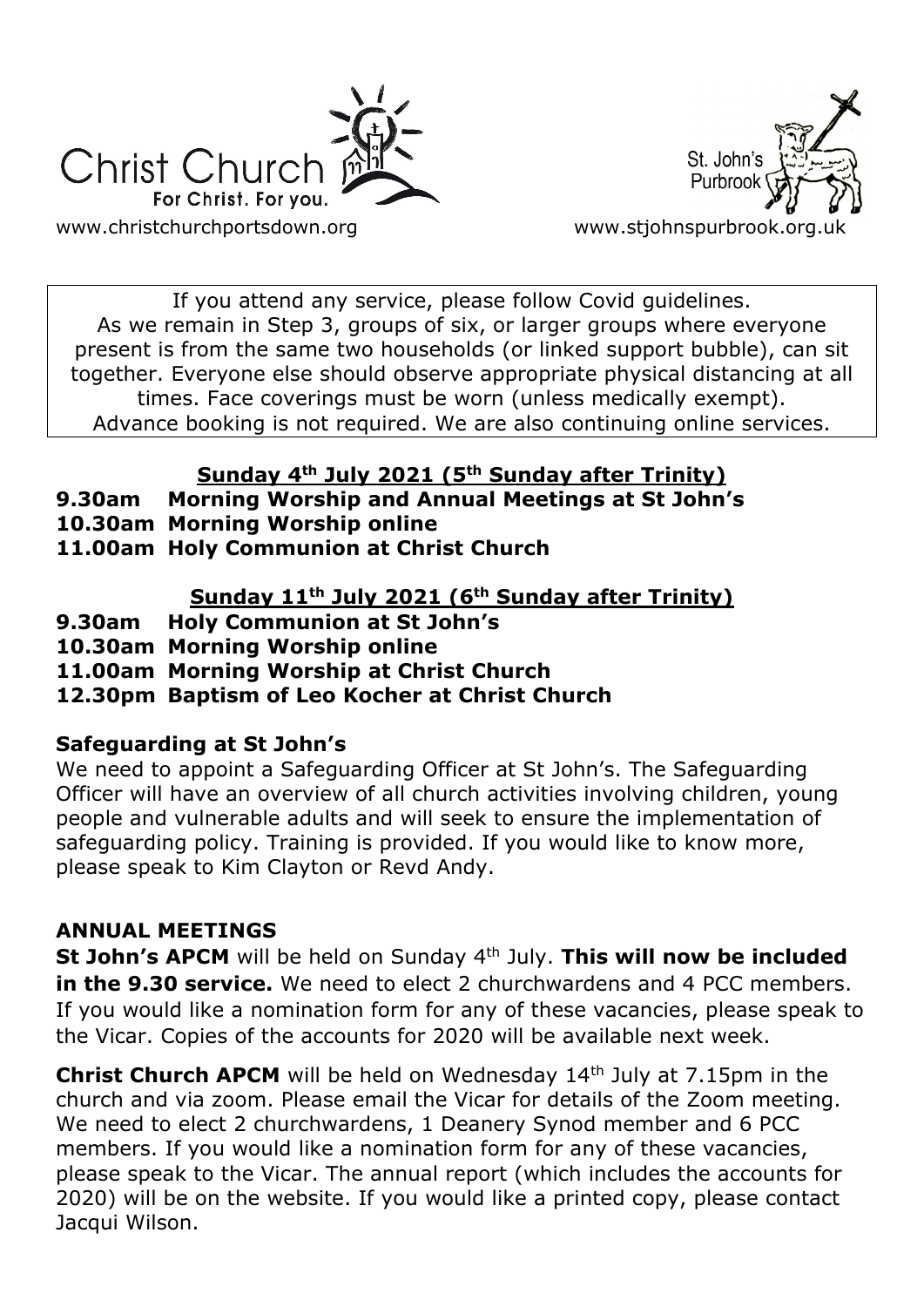### **HOLIDAY AT HOME**

Save the Date:  $11<sup>th</sup>$  August 10.00am-2.30pm. We hope to be able to hold "Holiday at Home - On safari" in partnership with the Church of the Good Shepherd.

#### **MISSION OF THE MONTH**

July's Mission of the Month at Christ Church is The Mission to Seafarers, which seeks to promote the spiritual, moral and physical wellbeing of seafarers and their families worldwide.

Donations can made online at missiontoseafarers.org/donate

| <b>CONTACTS</b>      |                                            |
|----------------------|--------------------------------------------|
| <b>Vicar</b>         | <b>Revd Andy Wilson</b> (day off Monday)   |
|                      | vicar@christchurchportsdown.org            |
|                      | purbrookvicar@gmail.com                    |
| <b>Associate</b>     | <b>Revd Laura Cameron</b>                  |
| <b>Minister</b>      | revdlauracameron@gmail.com                 |
| <b>Curate</b>        | <b>Revd Matt Grove</b> (day off Friday)    |
|                      | matt.grove@christchurchportsdown.org       |
| <b>Churchwarden</b>  | <b>Stephen Anderson</b>                    |
| <b>CCP</b>           | stephen.anderson@christchurchportsdown.org |
| Churchwarden         | <b>Karina Golledge</b>                     |
| <b>CCP</b>           | thegolledges@btinternet.com                |
| <b>Administrator</b> | <b>Emma Evans</b>                          |
|                      | parish.office@christchurchportsdown.org    |
| <b>Hall Manager</b>  | Jacqui Wilson                              |
| <b>CCP</b>           | hall.manager@christchurchportsdown.org     |
| Website              | <b>Matt Doe</b>                            |
|                      | webmaster@christchurchportsdown.org        |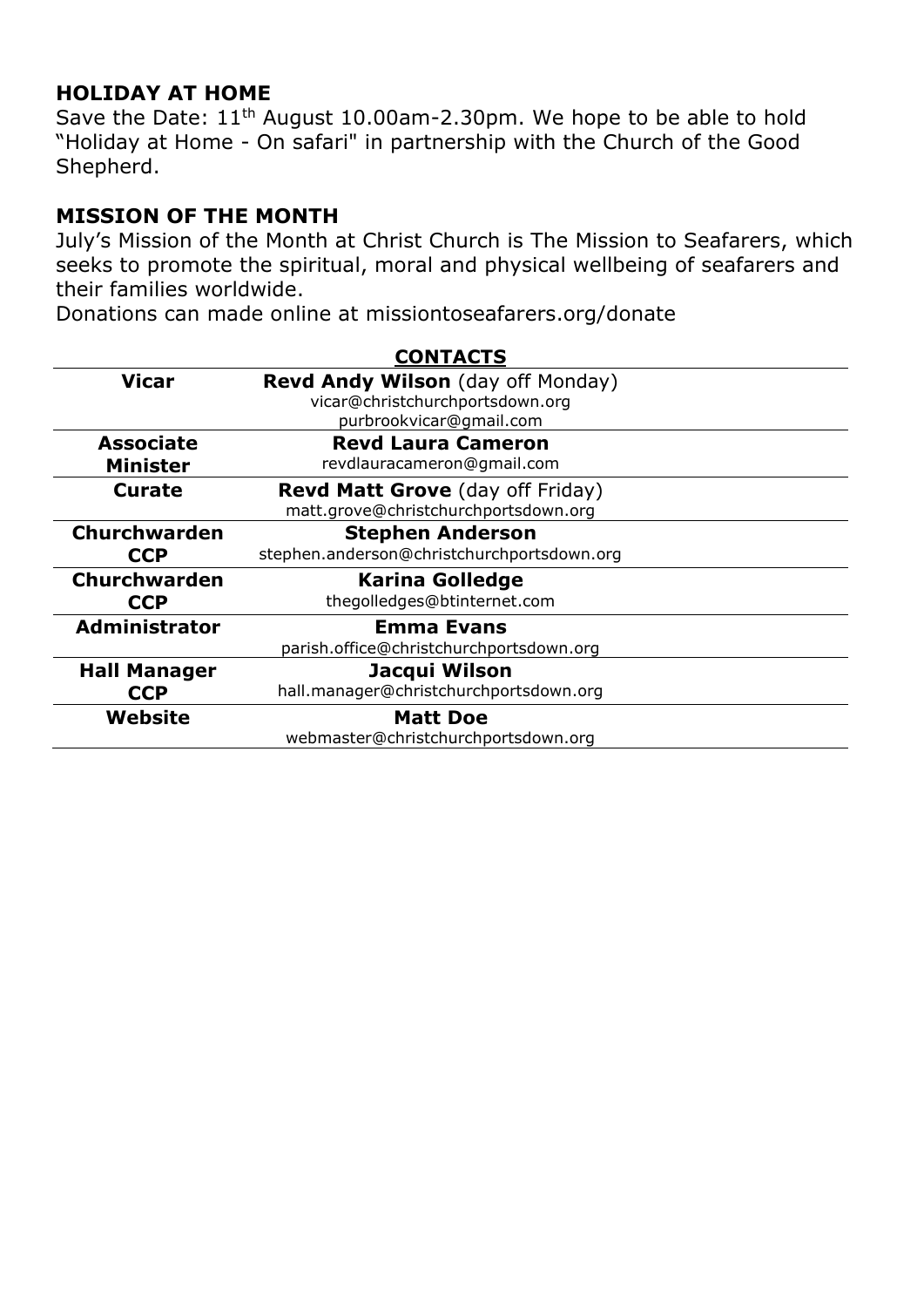# **Sunday 4 July 2021**

5th Sunday after Trinity

# **Collect**

Almighty God, send down upon your Church the riches of your Spirit, and kindle in all who minister the gospel your countless gifts of grace; through Jesus Christ our Lord. **Amen.**

# **Readings**

# **2 Samuel 5.1–5, 9–10**

 $1$  Then all the tribes of Israel came to David at Hebron, and said,  $'$ Look, we are your bone and flesh. <sup>2</sup> For some time, while Saul was king over us, it was you who led out Israel and brought it in. The Lord said to you: It is you who shall be shepherd of my people Israel, you who shall be ruler over Israel.<sup> $3$ </sup> So all the elders of Israel came to the king at Hebron; and King David made a covenant with them at Hebron before the Lord, and they anointed David king over Israel. <sup>4</sup> David was thirty years old when he began to reign, and he reigned for forty years.<sup>5</sup> At Hebron he reigned over Judah for seven years and six months; and at Jerusalem he reigned over all Israel and Judah for thirty-three years. <sup>9</sup> David occupied the stronghold, and named it the city of David. David built the city all around from the Millo inwards.  $10$  And David became greater and greater, for the Lord, the God of hosts, was with him.

### *This is the word of the Lord Thanks be to God*

# **Psalm 123**

 $1$  To you I lift up my eyes, to you that are enthroned in the heavens.  $2$  As the eyes of servants look to the hand of their master, or the eyes of a maid to the hand of her mistress,  $3$  So our eyes wait upon the Lord our God, until he have mercy upon us. <sup>4</sup> Have mercy upon us, O Lord, have mercy upon us, for we have had more than enough of contempt. <sup>5</sup> Our soul has had more than enough of the scorn of the arrogant, and of the contempt of the proud.

# **2 Corinthians 12.2–10**

 $2$ I know a person in Christ who fourteen years ago was caught up to the third heaven—whether in the body or out of the body I do not know; God knows.  $3$  And I know that such a person—whether in the body or out of the body I do not know; God knows—  $4$  was caught up into Paradise and heard things that are not to be told, that no mortal is permitted to repeat. <sup>5</sup> On behalf of such a one I will boast, but on my own behalf I will not boast, except of my weaknesses. <sup>6</sup> But if I wish to boast, I will not be